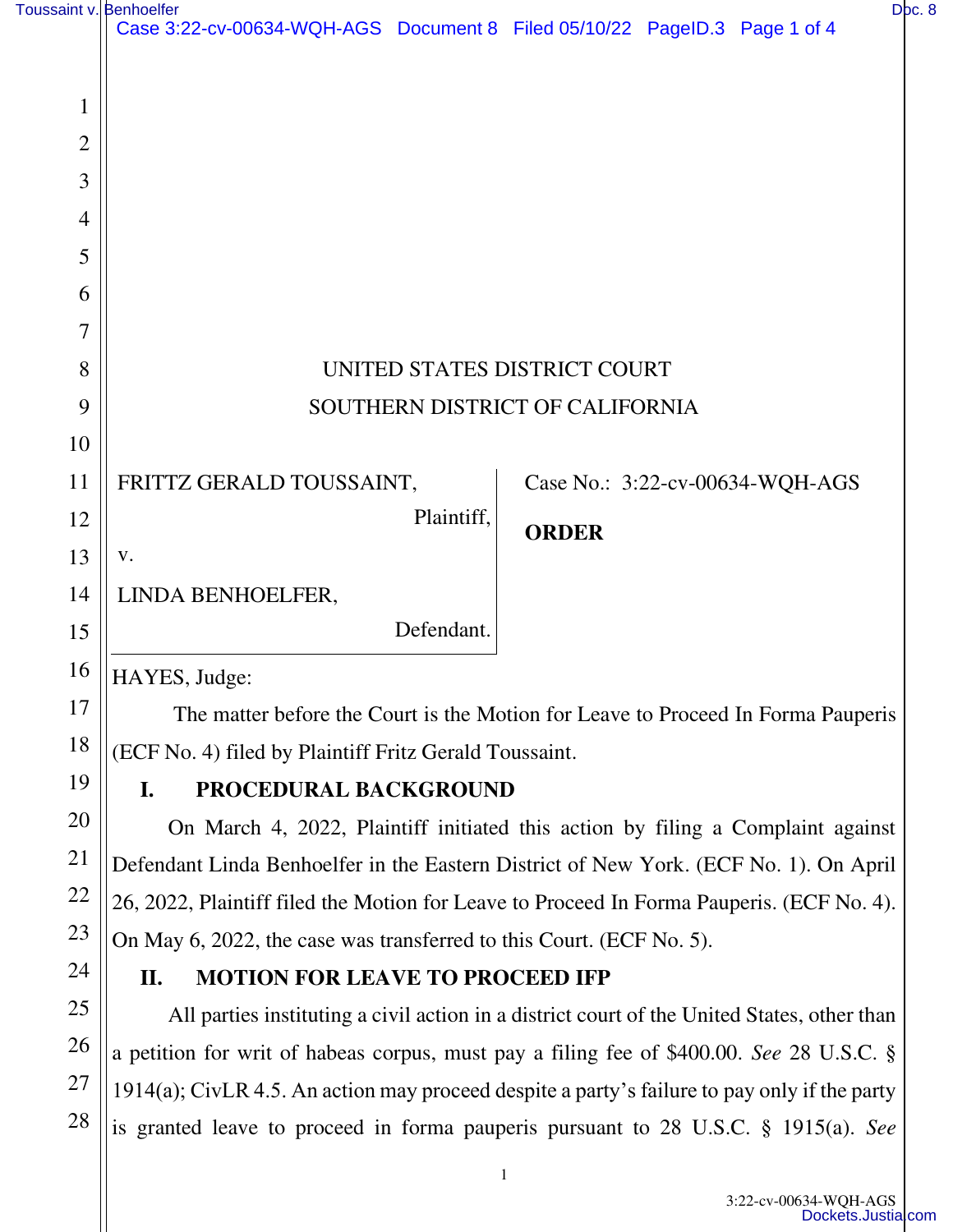*Rodriguez v. Cook*, 169 F.3d 1176, 1177 (9th Cir. 1999). "To proceed in forma pauperis is a privilege not a right." *Smart v. Heinze*, 347 F.2d 114, 116 (9th Cir. 1965).

Plaintiff states in his application to proceed in forma pauperis that he receives about \$377.00 in gross pay or wages per month. (ECF No. 4 at 1). Plaintiff states that he has about \$23.00 in cash or in a checking or savings account. (*Id.* at 2). After considering Plaintiff's application, the Court determines that Plaintiff cannot afford to pay the filing fee in this case and is eligible to proceed in forma pauperis pursuant to 28 U.S.C. § 1915(a).

## **III. INITIAL SCREENING OF THE COMPLAINT**

The court is required to screen cases filed by parties proceeding in forma pauperis.

28 U.S.C. § 1915(e)(2) states that

(2) Notwithstanding any filing fee, or any portion thereof, that may have been paid, the court shall dismiss the case at any time if the court determines that—

- (A) the allegation of poverty is untrue; or
- (B) the action or appeal—
	- (i) is frivolous or malicious;
	- (ii) fails to state a claim on which relief may be granted; or

(iii) seeks monetary relief against a defendant who is immune from such relief.

28 U.S.C. § 1915(e)(2). "The purpose of [screening] is to ensure that the targets of frivolous or malicious suits need not bear the expense of responding." *Nordstrom v. Ryan*, 762 F.3d 903, 907 n.1 (9th Cir. 2014). The standard used to evaluate whether a complaint states a claim is a liberal one, particularly when the action has been filed pro se. *See Estelle v. Gamble*, 429 U.S. 97, 106 (1976). "However, a liberal interpretation . . . may not supply elements of the claim that were not initially pled." *Ivey v. Bd. of Regents of Univ. of Alaska*, 673 F.2d 266, 268 (9th Cir. 1982).

"The standard for determining whether a plaintiff has failed to state a claim upon which relief can be granted under  $\S$  1915(e)(2)(B)(ii) is the same as the Federal Rule of Civil Procedure 12(b)(6) standard for failure to state a claim." *Watison v. Carter*, 668 F.3d 1108, 1112 (9th Cir. 2012). Rule 12(b)(6) requires a complaint to "contain sufficient factual matter, accepted as true, to state a claim to relief that is plausible on its face." *Ashcroft v.* 

1

2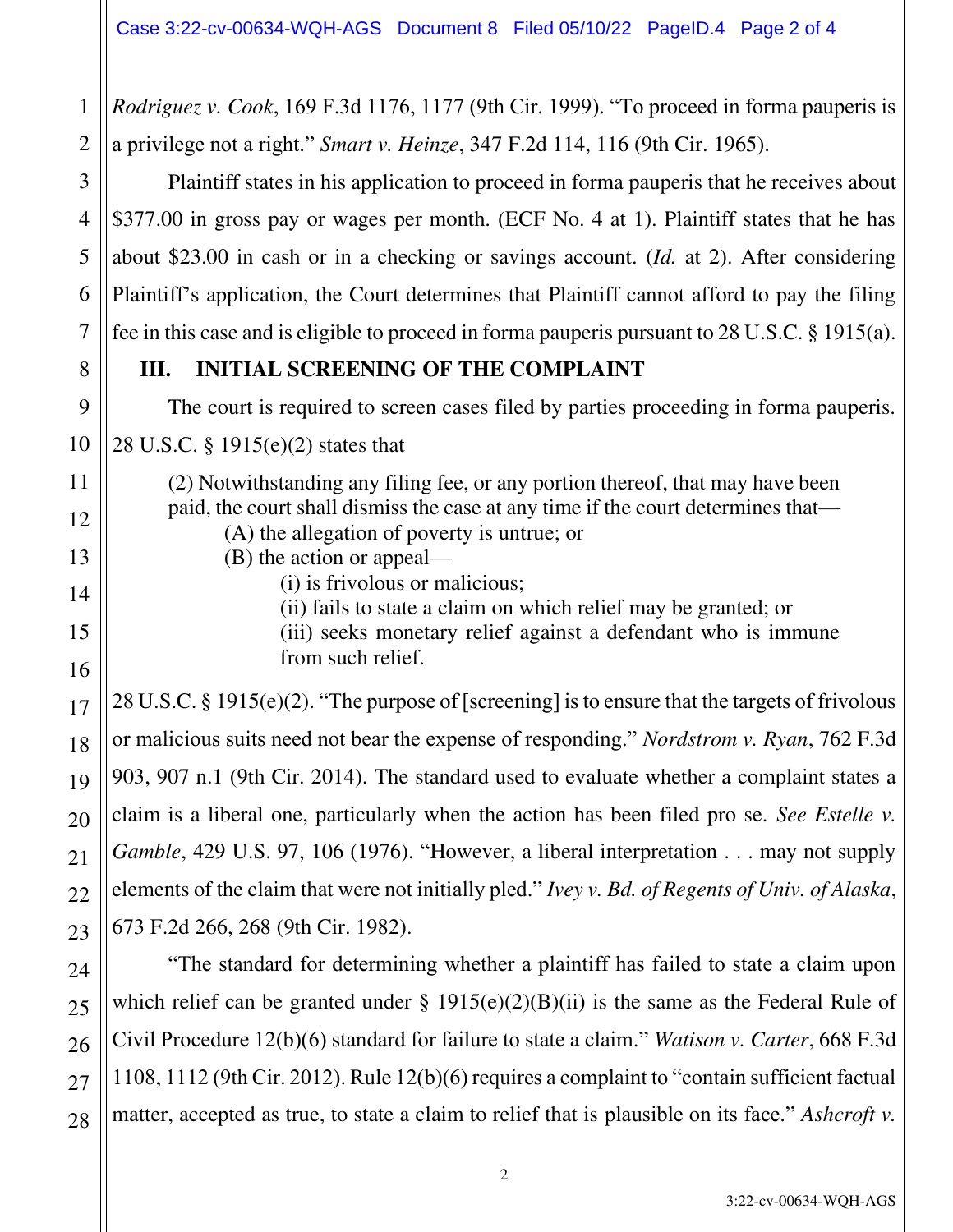*Iqbal*, 556 U.S. 662, 678 (2009). Detailed factual allegations are not required but "[t]hreadbare recitals of the elements of a cause of action, supported by mere conclusory statements, do not suffice." *Id*. "[T]he mere possibility of misconduct" or "an unadorned, the defendant-unlawfully-harmed me accusation" falls short of meeting this plausibility standard. *Id*. at 678-79. "Determining whether a complaint states a plausible claim for relief [is] . . . a context-specific task that requires the reviewing court to draw on its judicial experience and common sense." *Id*. at 679.

"Section 1983 creates a private right of action against individuals who, acting under color of state law, violate federal constitutional or statutory rights." *Devereaux v. Abbey*, 263 F.3d 1070, 1074 (9th Cir. 2001). Section 1983 "is not itself a source of substantive rights, but merely provides a method for vindicating federal rights elsewhere conferred." *Graham v. Connor*, 490 U.S. 386, 393-94 (1989) (quotations and citations omitted). "To establish § 1983 liability, a plaintiff must show both (1) deprivation of a right secured by the Constitution and laws of the United States, and (2) that the deprivation was committed by a person acting under color of state law." *Tsao v. Desert Palace, Inc.*, 698 F.3d 1128, 1138 (9th Cir. 2012).

The Complaint alleges that Defendant violated Plaintiff's constitutional rights between November 2021 and January 2022, while acting as Plaintiff's lawyer in a criminal matter. The Complaint alleges that Defendant "was a prospective lawyer the Hudson County public defender selected" who "revealed protected facts that [Plaintiff] hadn't authorized." (ECF No. 1 at 4). The Complaint alleges that "when meeting [ ] Plaintiff for the first time . . . [Defendant] was rude and couldn't answer the Plaintiff's questions though Plaintiff had been asking for a long time." (*Id.*). The Complaint alleges that Defendant "was fired that day and was told 'tell the judge that I am representing myself.'" (*Id.*). The Complaint alleges that "Plaintiff has been on pretrial release and . . . is forced [to] attend[] meetings with a probation officer though he was never told [Defendant] decided for him [sic]." (*Id.* at 5). Plaintiff seeks compensatory and punitive damages, as well as the

1

2